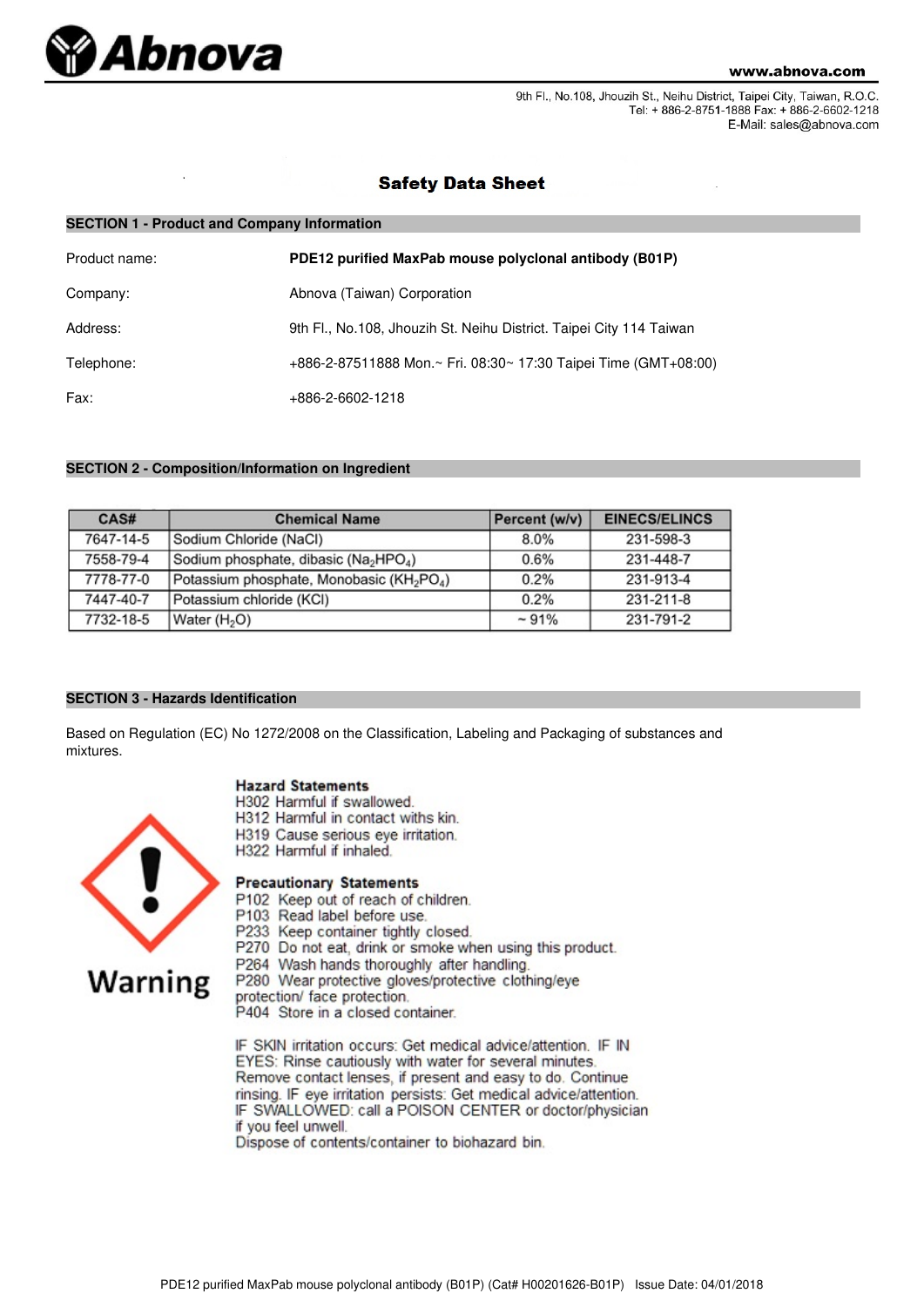

9th Fl., No.108, Jhouzih St., Neihu District, Taipei City, Taiwan, R.O.C. Tel: + 886-2-8751-1888 Fax: + 886-2-6602-1218 E-Mail: sales@abnova.com

# **Safety Data Sheet**

## **SECTION 4 - First aid measures**

| Eyes:               | Flush eyes with plenty of water for at least 15 minutes, occasionally lifting the upper and<br>lower evelids. Get medical aid.                                                             |
|---------------------|--------------------------------------------------------------------------------------------------------------------------------------------------------------------------------------------|
| Skin:               | Flush skin with plenty of water for at least 15 minutes while removing contaminated clothing<br>and shoes. Get medical aid if irritation develops or persists. Wash clothing before reuse. |
| Ingestion:          | Do not induce vomiting. If victim is conscious and alert, give 2-4 cupfuls of milk or water.<br>Never give anything by mouth to an unconscious person. Get medical aid.                    |
| Inhalation:         | Remove from exposure and move to fresh air immediately. If not breathing, give artificial<br>respiration. If breathing is difficult, give oxygen. Get medical aid.                         |
| Notes to Physician: | Treat symptomatically and supportively.                                                                                                                                                    |

| <b>SECTION 5 - Fire fighting measures</b> |                                                                                                                                                                                                                                                                                              |  |  |
|-------------------------------------------|----------------------------------------------------------------------------------------------------------------------------------------------------------------------------------------------------------------------------------------------------------------------------------------------|--|--|
| Fire Extinguisher Type:                   | Use water spray, dry chemical, carbon dioxide, or chemical foam.                                                                                                                                                                                                                             |  |  |
| Fire Fighting Procedure:                  | As in any fire, wear a self-contained breathing apparatus in pressure-demand,<br>MSHA/NIOSH (approved or equivalent), and full protective gear. During a fire, irritating and<br>highly toxic gases may be generated by thermal decomposition or combustion. Substance is<br>noncombustible. |  |  |
| NFPA Rating:                              | (estimated) Health: 1; Flammability: 0; Instability: 0                                                                                                                                                                                                                                       |  |  |

| SECTION 0 - ACCIDENTAL I EIEASE INEASURES |                                                                                                                                                                                                                                 |  |
|-------------------------------------------|---------------------------------------------------------------------------------------------------------------------------------------------------------------------------------------------------------------------------------|--|
| General Information:                      | Use proper personal protective equipment as indicated in Section 8.                                                                                                                                                             |  |
| Spills/Leaks:                             | Vacuum or sweep up material and place into a suitable disposal container. Clean up spills<br>immediately, observing precautions in the Protective Equipment section. Avoid generating<br>dusty conditions. Provide ventilation. |  |

| <b>SECTION 7 - Handling and storage</b> |                                                                                                                                                |  |  |
|-----------------------------------------|------------------------------------------------------------------------------------------------------------------------------------------------|--|--|
| Handling:                               | Wash thoroughly after handling. Use with adequate ventilation. Avoid contact with eyes,<br>skin, and clothing. Avoid ingestion and inhalation. |  |  |
| Storage:                                | Stored at -20°C                                                                                                                                |  |  |

## **SECTION 8 - Exposure Controls**

**SECTION 6 - Accidental release measures**

Eyes: Keep appropriate distance from eyes when using this product.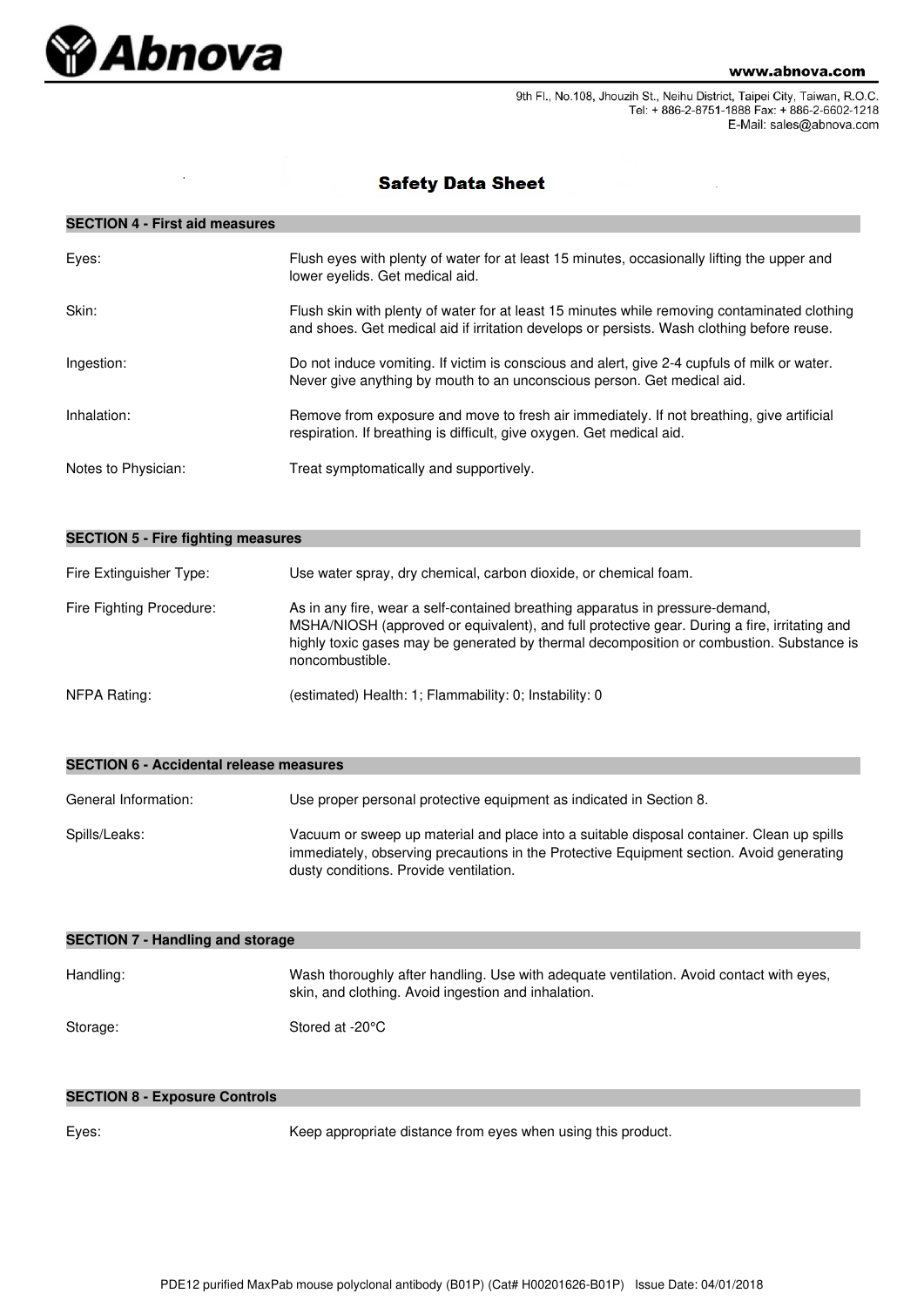

9th Fl., No.108, Jhouzih St., Neihu District, Taipei City, Taiwan, R.O.C.<br>Tel: + 886-2-8751-1888 Fax: + 886-2-6602-1218 E-Mail: sales@abnova.com

| <b>SECTION 9 - Physical and chemical properties</b> |                       |  |  |
|-----------------------------------------------------|-----------------------|--|--|
| Appearance:                                         | <b>Buffer: Liquid</b> |  |  |
| pH:                                                 | 7.4                   |  |  |
| Boiling point:                                      | Not available         |  |  |
| Vapor density:                                      | Not available         |  |  |
| Vapor pressure:                                     | Not available         |  |  |
| Density (g cm-3):                                   | Not available         |  |  |
| Flash point:                                        | Not available         |  |  |
| Explosion limits:                                   | Not available         |  |  |
| Auto ignition temperature:                          | Not available         |  |  |

# **Safety Data Sheet**

|  |  |  |  | <b>SECTION 10 - Stability and reactivity</b> |
|--|--|--|--|----------------------------------------------|
|--|--|--|--|----------------------------------------------|

| Stability:           | Stable.                                                                                                                                                                           |
|----------------------|-----------------------------------------------------------------------------------------------------------------------------------------------------------------------------------|
| Conditions to avoid: | Heating above room temperature, freezing, contaminating.                                                                                                                          |
| Materials to avoid:  | Note that individual ingredients are incompatible with acids, heavy metals, metallic salts,<br>bromine, dimethylsulfate, copper, dichloromethane, carbondisulfide and peptidases. |
| Dangerous reactions: | In the case of fire see section 5.                                                                                                                                                |

## **SECTION 11 - Toxicological information**

| Epidemiology:         | No information found |
|-----------------------|----------------------|
| Teratogenicity:       | No information found |
| Reproductive Effects: | No information found |
| Mutagenicity:         | No information found |
| Neurotoxicity:        | No information found |

## **SECTION 12 - Ecological information**

Not available

**SECTION 13 - Disposal Considerations**